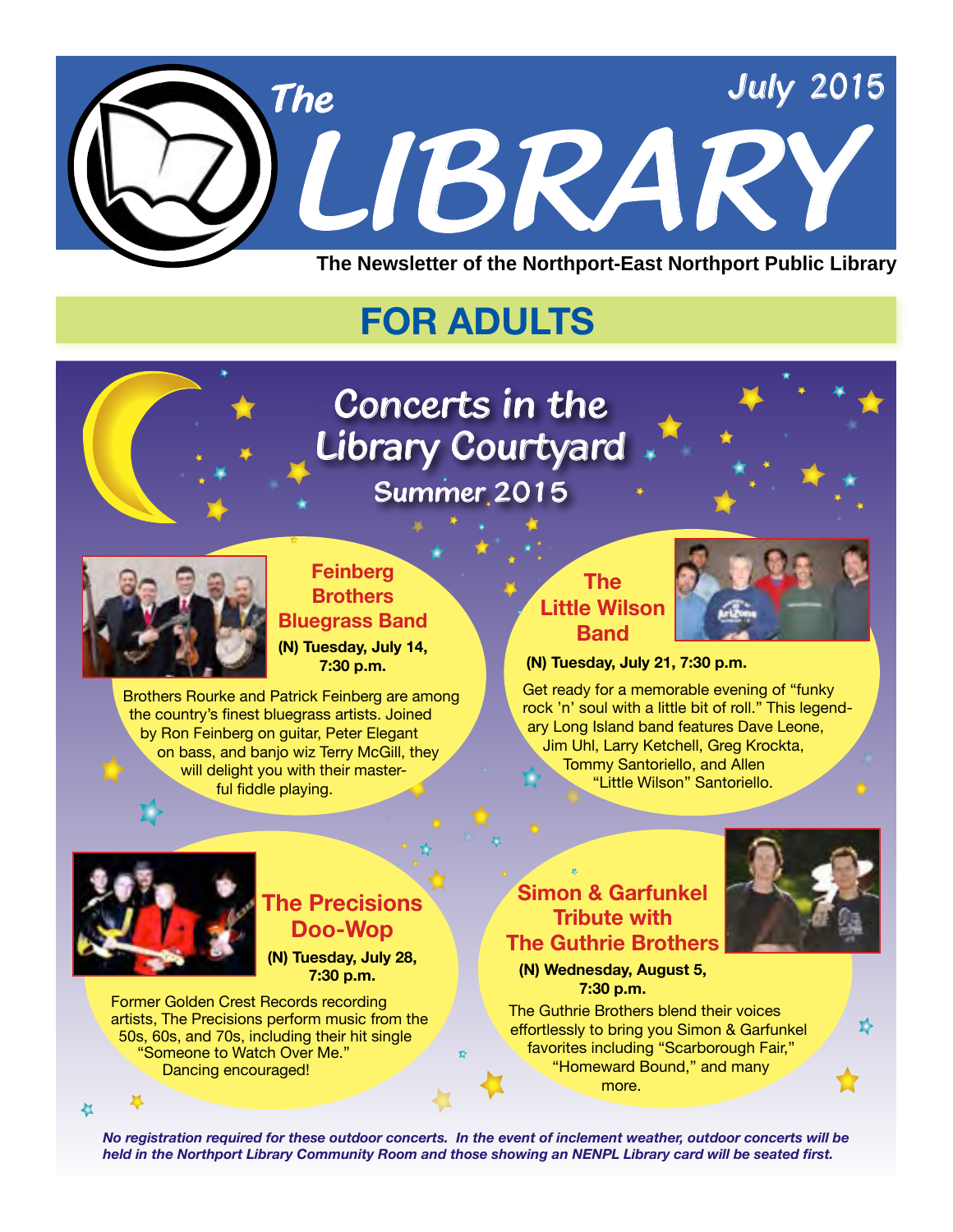

#### **Truth Be Told**

**(N) Thursday, July 9, 7:00 p.m.** This month our nonfiction book group will discuss *The Good Spy:* 



*The Life and Death of Robert Ames* by Kai Bird. Copies are available at the Northport Library Circulation Desk.

**BOOK GROUP**

#### **Computer Programs**

#### **Introduction to Windows 8**

#### **(EN) Tuesday, July 7, 7:00 p.m.**

Learn to use Windows 8 for working with files, folders, applications, and more. Registration begins June 23 at either library or online. [\(NENC161\)](http://alpha2.suffolk.lib.ny.us/search/?searchtype=X&SORT=D&searcharg=nenc161&searchscope=43)

## **FOR ADULTS**

#### **Working with Your Digital Photos: Hands On (N) Wednesday, July 29, 7:00 p.m.**

Discover how to use an image editing program to work with your digital photos. Registration begins July 15 at either library or online. [\(NENC049\)](http://alpha2.suffolk.lib.ny.us/search/?searchtype=X&SORT=D&searcharg=nenc049&searchscope=43)

#### **Personalize Your iPhone & iPad**

#### **(EN) Monday, July 13, 7:00 p.m.**

Let an Apple-certified trainer help you customize your home screen, find great apps, and personalize your settings. Bring your device and your questions. No registration required.

#### **SeniorNet: Pinterest**

#### **(N) Thursday, July 23, 4:00 p.m.**

Learn about Pinterest, the social media website that allows you to organize and share photos and ideas with others. No registration required.

#### **All About Facebook, Twitter & YouTube**

#### **(N) Tuesday, August 4, 7:00 p.m.**

We will discuss social networking sites, instant messenger programs, and blogs in this lecture and demonstration. No registration required.

#### **Introduction to Android Devices**

#### **(EN) Monday, August 10, 7:00 p.m.**

Learn about Android hardware, how to access the Internet and email, use settings and apps, and more. No registration required.



#### **Northport Arts Coalition presents Storyteller & Musician Heather Forest**

#### **(N) Wednesday, July 8, 7:00 p.m.**

World-renowned storyteller Heather Forest weaves a spell with the magic of words. Her minstrel style of storytelling brings fables, fairy tales, and ancient stories to life in the imagination of her listeners. Bring the whole family! No registration required.

#### **Solarize Huntington**

Come join your fellow fandom fans in this special Fandom Friday where we will try different fun snacks from Japan! [\(NENY760](http://alpha2.suffolk.lib.ny.us/search/?searchtype=X&SORT=D&searcharg=neny760&searchscope=43))

**(N) Wednesday, July 15, 7:00 p.m.** Learn about Solarize Huntington, a solar program for residents of Huntington which offers a collective purchasing plan. At this

> It's back! Join your friends in this Super Smash Brothers Wii U competition. Prizes will be awarded to the top three players. [\(NENY761](http://alpha2.suffolk.lib.ny.us/search/?searchtype=X&SORT=D&searcharg=neny761&searchscope=43))

program you will learn how solar power works and how much it could reduce your energy bills. Registration begins July 2 at either library or online. ([NENA521](http://alpha2.suffolk.lib.ny.us/search/?searchtype=X&SORT=D&searcharg=nena521&searchscope=43))

#### **Defensive Driving**

**(EN) Monday, July 27 & Wednesday, July 29, 7:00-10:00 p.m. Fee: \$36**

Applications are available July 3 at both libraries.

#### **Do-ing Music presents The Shtrykov-Tanaka Duo**

**(N) Friday, July 24, 7:30 p.m.** Clarinetist Maksim Shtrykov and pianist Misuzu Tanaka, two gifted virtuosi, have performed throughout the Northeast. Both are graduates of

The Juilliard School and enjoy extensive international solo careers which include appearances at Weill Recital Hall at Carnegie Hall. Meet the artists and enjoy refreshments following the performance. No registration required.

#### **Cinema at the Library: Film & Discussion**

**(N) Wednesday, July 22, 6:00 p.m.** Join Dylan Skolnick, co-director of Huntington's Cinema Arts Centre, to view and discuss *Wild Tales* directed by Damián Szifrón. No registration required. Rated R. 122 min.



Teens entering grades 6-12 are invited to join our exciting new Summer Reading Program! This year we are offering a raffle-based prize system with 12 themed baskets stuffed with awesome prizes! For each book review submitted, you will receive a raffle ticket to put toward one of the prize baskets. All teens will receive a pair of earbuds (while supplies last) after the completion of their first book. For complete details, please visit the Teen Center at either library building.

*Beyond the Reach* **(N) Friday, July 10, 2:00 p.m. (EN) Friday, July 17, 2:00 p.m.** A corporate shark (Michael Douglas) and his young guide play a dangerous game during a hunting trip. Rated R. 95 min.

*Second Best Exotic Marigold Hotel* **(N) Friday, July 24, 2:00 p.m. (EN) Friday, July 31, 2:00 p.m.** The owner of the Exotic Marigold Hotel pursues his dream of opening a second location. Rated PG.

122 min.

#### **Friday Movies for Adults**



## **FOR TEENS**

**Teen Writers Workshop (N) Friday, July 17, 7:30-8:45 p.m.** *Students in grades 8-12 only*

Do you love to write? Join our monthly writers group and meet with fellow writers to discuss your ideas and get feedback on your work. [\(NENY759](http://alpha2.suffolk.lib.ny.us/search/?searchtype=X&SORT=D&searcharg=neny759&searchscope=43))

#### **Fandom Friday: Snacktaku!**

**(N) Friday, July 24, 7:00-8:30 p.m.**

*Registration for the following programs begins July 6 at either library or online.*

#### **Super Smash Brothers Wii U Competition**

#### **(N) Friday, July 31, 7:00-8:30 p.m.**

*Be sure to visit the Teen Center and pick up a copy of the Teen Summer Program Insert for complete information on all our programs.*



## **Teen Summer Programs 1**

*Registration is underway for the following programs and limited openings may be available.*

**Hand-Painted Messenger Bag (N) Wednesday, July 1, 4:00-5:30 p.m.** ([NENY722](http://alpha2.suffolk.lib.ny.us/search/?searchtype=X&SORT=D&searcharg=neny722&searchscope=43))

**Summer Fruit Smoothies 1 (EN) Thursday, July 2, 7:00-8:00 p.m.** [\(NENY723](http://alpha2.suffolk.lib.ny.us/search/?searchtype=X&SORT=D&searcharg=neny723&searchscope=43))

**Welcome 6th Graders (N) Monday, July 6, 7:00-8:30 p.m.** ([NENY724\)](http://alpha2.suffolk.lib.ny.us/search/?searchtype=X&SORT=D&searcharg=neny724&searchscope=43)

**T-Shirt Tote Workshop (N) Tuesday, July 7, 3:30-4:30 p.m.** [\(NENY725\)](http://alpha2.suffolk.lib.ny.us/search/?searchtype=X&SORT=D&searcharg=neny725&searchscope=43)

**Italian Paninis and S'mores Dessert (EN) Wednesday, July 8, 3:30-4:30 p.m.** [\(NENY726\)](http://alpha2.suffolk.lib.ny.us/search/?searchtype=X&SORT=D&searcharg=neny726&searchscope=43)

**Custom Wayfarer-Style Sunglasses (EN) Thursday, July 9, 3:30-4:30 p.m.** [\(NENY727](http://alpha2.suffolk.lib.ny.us/search/?searchtype=X&SORT=D&searcharg=neny727&searchscope=43))

**Babysitting Workshop (N) Monday, July 13, 2:00-5:00 p.m.** [\(NENY728](http://alpha2.suffolk.lib.ny.us/search/?searchtype=X&SORT=D&searcharg=neny728&searchscope=43))

**Socrates Café (N) Tuesday, July 14, 7:00-8:00 p.m.** ([NENY758](http://alpha2.suffolk.lib.ny.us/search/?searchtype=X&SORT=D&searcharg=neny758&searchscope=43))

**Comic Book Shoes 1 (EN) Wednesday, July 15, 3:30-5:00 p.m.** ([NENY729](http://alpha2.suffolk.lib.ny.us/search/?searchtype=X&SORT=D&searcharg=neny729&searchscope=43))

**Comic Con (N) Thursday, July 16, 7:00-8:30 p.m.** ([NENY730](http://alpha2.suffolk.lib.ny.us/search/?searchtype=X&SORT=D&searcharg=neny730&searchscope=43))

**Zombie Makeup (EN) Monday, July 20, 7:00-8:00 p.m.** ([NENY731\)](http://alpha2.suffolk.lib.ny.us/search/?searchtype=X&SORT=D&searcharg=neny731&searchscope=43)

**Fingerprinting Workshop (EN) Tuesday, July 21, 3:00-4:30 p.m.** [\(NENY732\)](http://alpha2.suffolk.lib.ny.us/search/?searchtype=X&SORT=D&searcharg=neny732&searchscope=43)

**Heroes of Nintendo Party (N) Wednesday, July 22, 2:00-4:00 p.m.** [\(NENY733\)](http://alpha2.suffolk.lib.ny.us/search/?searchtype=X&SORT=D&searcharg=neny733&searchscope=43)

**Teen Writer's Workshop (EN) Thursday, July 23, 7:00-8:30 p.m.** [\(NENY734\)](http://alpha2.suffolk.lib.ny.us/search/?searchtype=X&SORT=D&searcharg=neny734&searchscope=43)



*Registration for the following programs begins July 14 at either library or online.*

**Fondant Cupcake Decorating (N) Monday, July 27, 7:00-8:30 p.m.** [\(NENY744](http://alpha2.suffolk.lib.ny.us/search/?searchtype=X&SORT=D&searcharg=neny744&searchscope=43))

**Mosaic Stepping Stone (N) Tuesday, July 28, 3:30-5:00 p.m.** ([NENY745](http://alpha2.suffolk.lib.ny.us/search/?searchtype=X&SORT=D&searcharg=neny745&searchscope=43))

**Superhero Capes and Masks (EN) Wednesday, July 29, 3:30-4:30 p.m.** ([NENY746](http://alpha2.suffolk.lib.ny.us/search/?searchtype=X&SORT=D&searcharg=neny746&searchscope=43))

**Fashion Design Workshop (EN) Thursday, July 30, 7:00-8:00 p.m.** ([NENY747](http://alpha2.suffolk.lib.ny.us/search/?searchtype=X&SORT=D&searcharg=neny747&searchscope=43))

**June 22-August 8**

## **Teen Summer Reading Club 2015**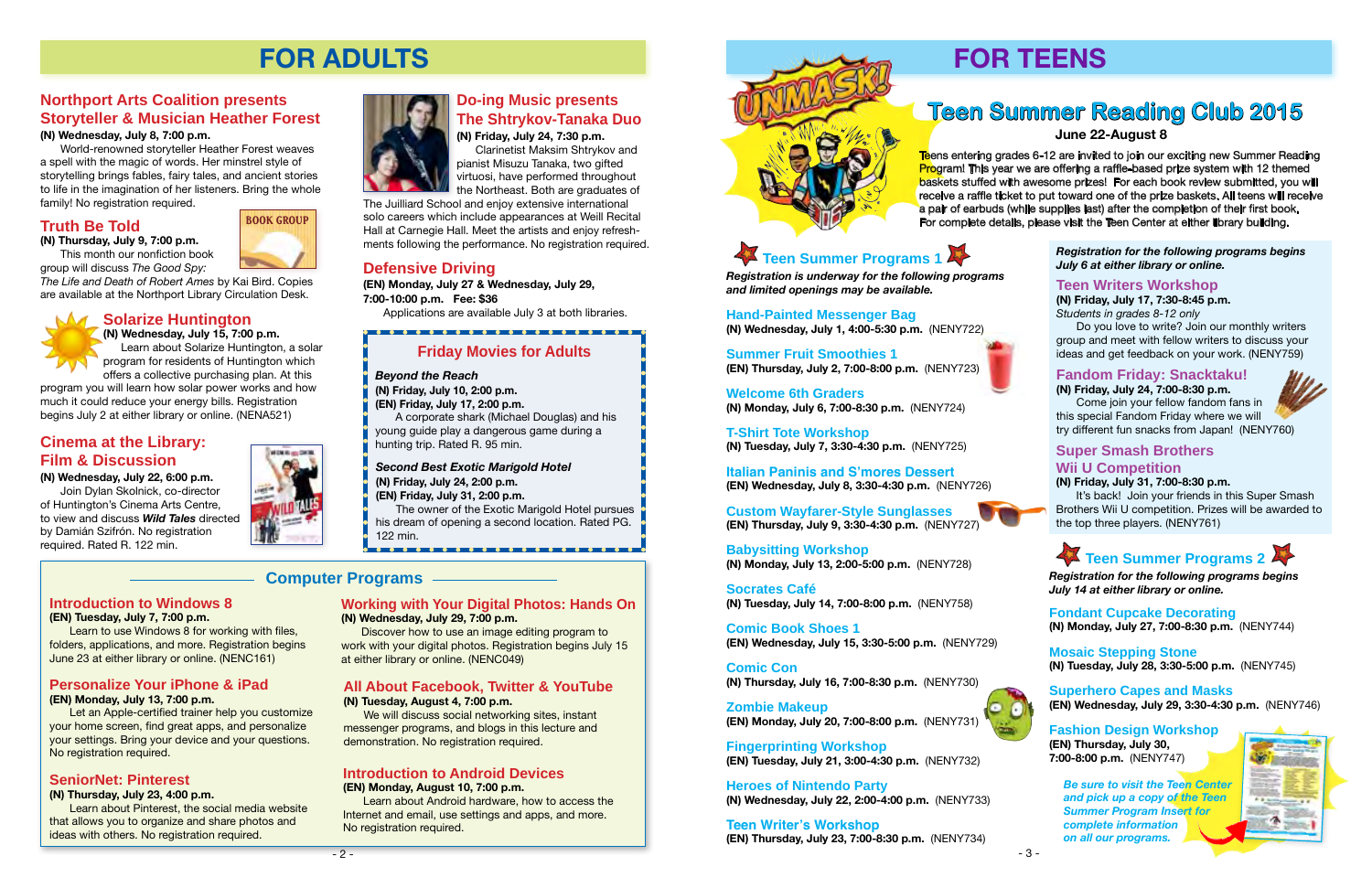## **FOR CHILDREN**

**Please see the back page for more Children's programs. A schedule of all Summer programs is available at the Library and on our website at www.nenpl.org**

#### **A Note about Program Attendance:**

- Please arrive 10 minutes before the start of a program.
- If you have not arrived by the start time, your child's place may be given to someone waiting.
- Your place will be held if you call to tell us that you will be late.
- Children will be admitted, as space permits, in the following order: waitlist, standby NENPL cardholders, and non-district patrons.

**in (N) Thursday, July 30, 7:00 p.m.**  *Children entering grades 3-6* 

#### **drop in Crayons, Scissors, and Glue, Oh My! (EN) Thursday, July 30, 3:00 p.m.**

**Summer Salon Day (N) Monday, July 27, 3:30 p.m.** 

*Children entering grades 1-5* [\(NENJ605\)](http://alpha2.suffolk.lib.ny.us/search/?searchtype=X&SORT=D&searcharg=nenj605&searchscope=43)

#### **The Concert for Little Superheroes**

# **(N) Friday, July 31, 3:00 p.m.**

# *Children 2-6 years with adult; siblings welcome*

([NENJ612](http://alpha2.suffolk.lib.ny.us/search/?searchtype=X&SORT=D&searcharg=nenj612&searchscope=43))

*Children ages 3-10; adults and siblings welcome*

 $\frac{\sum\limits_{\text{def}}\sum\limits_{\text{def}}\sigma}{\sum\limits_{\text{def}}\sigma}$  Chess Club

**Hop on that Train**

**(N) Thursday, July 30, 10:00 a.m.** *Children birth-4 years with adult; siblings welcome* ([NENJ609](http://alpha2.suffolk.lib.ny.us/search/?searchtype=X&SORT=D&searcharg=nenj609&searchscope=43))



**Hey Diddle Diddle** 

**(EN) Wednesday, July 29, 10:00 a.m.** 

*Children birth-23 months with adult; siblings welcome*

[\(NENJ607\)](http://alpha2.suffolk.lib.ny.us/search/?searchtype=X&SORT=D&searcharg=nenj607&searchscope=43)

**History in Motion**

**(EN) Tuesday, July 28, 4:00 p.m.** *Children entering grades 3-5* [\(NENJ606\)](http://alpha2.suffolk.lib.ny.us/search/?searchtype=X&SORT=D&searcharg=nenj606&searchscope=43)

#### **Magic Workshop**

**(EN) Monday, August 3, 3:00 p.m.**  *Children entering grade 5* ([NENJ615](http://alpha2.suffolk.lib.ny.us/search/?searchtype=X&SORT=D&searcharg=nenj615&searchscope=43))

#### **Animal Antics: Every Hero Has a Story!**

**(N) Monday, August 3, 10:00 a.m.** *Children entering grades K-2* [\(NENJ614\)](http://alpha2.suffolk.lib.ny.us/search/?searchtype=X&SORT=D&searcharg=nenj614searchscope=43)

#### $\mathbb{Z}_{\text{avg}}^{\infty}$  Saturday Afternoon Movie & Craft: **in**



**drop in Newbery Club (N) Wednesday, July 29, 7:00 p.m.**  *Children entering grades 4 and up; adults welcome*

*Planes: Fire & Rescue*

**(N) Saturday, August 1, 2:00 p.m.**  *Children ages 5 and up; adults and siblings welcome*

#### **Puffy Paint Ice Cream Cone**

**(N) Tuesday, August 4, 11:00 a.m.**  *Children ages 4-5 or entering Kindergarten; adults and siblings welcome* [\(NENJ616\)](http://alpha2.suffolk.lib.ny.us/search/?searchtype=X&SORT=D&searcharg=nenj616&searchscope=43)



*Registration for the following programs begins Thursday, July 16 at either library building or online. Programs identified with this symbol do not require registration.* **drop in**

#### **Music, Movement, and More**

**(EN) Thursday, August 6, 10:00 a.m.** *Children ages 6 mos.-2 years with adult; siblings welcome* ([NENJ620](http://alpha2.suffolk.lib.ny.us/search/?searchtype=X&SORT=D&searcharg=nenj620&searchscope=43))

**Comic Book Magnets and Key Chain (EN) Wednesday, August 5, 7:00 p.m.** *Children entering grades 3-5* [\(NENJ619\)](http://alpha2.suffolk.lib.ny.us/search/?searchtype=X&SORT=D&searcharg=nenj619&searchscope=43)

**PJ Storytime drop in (EN) Tuesday, August 4, 7:00 p.m.** *Children birth-5 years with adult: siblings welcome*

**Scrapbooking for Kids (EN) Tuesday, August 4, 3:00 p.m.**  *Children entering grades 3-5* [\(NENJ617\)](http://alpha2.suffolk.lib.ny.us/search/?searchtype=X&SORT=D&searcharg=nenj617&searchscope=43)



**Draw Like a Pop Artist (EN) Friday, August 7, 3:00 p.m.** *Children entering grades 1-3* [\(NENJ623\)](http://alpha2.suffolk.lib.ny.us/search/?searchtype=X&SORT=D&searcharg=nenj623&searchscope=43)

#### **Picture Book Art:** *Noodle Man:*

 $\sqrt[N]{2}$  (N) Wednesday, July 15, 2:00 p.m. *Children ages 3-10; adults and siblings welcome*

*The Pasta Superhero* **(N) Thursday, August 6, 3:00 p.m.**  *Children ages 4-5 or entering K* [\(NENJ621\)](http://alpha2.suffolk.lib.ny.us/search/?searchtype=X&SORT=D&searcharg=nenj621&searchscope=43)

#### **Open for Discussion:**

*The Boy on the Porch*

#### **Block Party drop**

**(N) Friday, August 7, 10:00 a.m.**  *Children ages 1-4; adults and siblings welcome* **in**

**(EN) Wednesday, August 19, 7:30 p.m.**  *Children entering grades 4-6 with adult* ([NENJ625\)](http://alpha2.suffolk.lib.ny.us/search/?searchtype=X&SORT=D&searcharg=nenj625&searchscope=43)

#### **Draw a Superhero**

**(EN) Friday, August 7, 4:15 p.m.** *Children entering grades 4-6* [\(NENJ624\)](http://alpha2.suffolk.lib.ny.us/search/?searchtype=X&SORT=D&searcharg=nenj624&searchscope=43)





## **FOR CHILDREN**

 $\bullet$ 

**MSASTOR** 

## **Summer Reading Club 2015**

Children may join the Summer Reading Club at either library or online from June 22 to August 8. A complete list of Children's Summer Programs is available at either library or online at www.nenpl.org.

#### **Winter in July: Beach Bum Snowman**

**(EN) Friday, July 24, 3:00 p.m.** *Children entering grades K-2* ([NENJ601\)](http://alpha2.suffolk.lib.ny.us/search/?searchtype=X&SORT=D&searcharg=nenj601&searchscope=43)



**Crafty Kids: Fantastic Fish (EN) Friday, July 17, 11:00 a.m.**  *Children ages 4-5 or entering K* ([NENJ589](http://alpha2.suffolk.lib.ny.us/search/?searchtype=X&SORT=D&searcharg=nenj589&searchscope=43))

**(N) Friday, July 17, 3:30 p.m.**  *Children entering grades 1-3* 

#### $\frac{1}{\text{deg}^2}$  Tots & Toys



*Children ages 4-5 or entering K; adults and siblings welcome* ([NENJ592](http://alpha2.suffolk.lib.ny.us/search/?searchtype=X&SORT=D&searcharg=nenj592&searchscope=43))

#### **Babies Boogie**



**(EN) Monday, July 20, 2:00 p.m.** *Children birth-2 years with adult; siblings welcome* ([NENJ593](http://alpha2.suffolk.lib.ny.us/search/?searchtype=X&SORT=D&searcharg=nenj593&searchscope=43))

**(N) Monday, July 20, 7:00 p.m.**  *Children entering K-5; adults and siblings welcome*

#### **Introduction to Chess (N) Tuesday, July 21, 3:30 p.m.**

*Children entering grades 1-3* [\(NENJ595\)](http://alpha2.suffolk.lib.ny.us/search/?searchtype=X&SORT=D&searcharg=nenj595&searchscope=43)

#### **Science Hero: Sir Isaac Newton**

**(EN) Tuesday, July 21, 7:00 p.m.** *Children entering grades 4-6* [\(NENJ596\)](http://alpha2.suffolk.lib.ny.us/search/?searchtype=X&SORT=D&searcharg=nenj596&searchscope=43)

*Registration for the following programs begins Wednesday, July 1 at either library building or online. Programs identified with this symbol*  **drop**  *do not require registration.* **in**

> **(N) Wednesday, July 22, 2:00 p.m.**  *Children entering grades K-5; adults and siblings welcome*

#### **Nature Nick's Animal Adventures**

### **Puzzlemania drop in**

**(N) Thursday, July 23, 7:00 p.m.** *Children entering grades K-5; adults and siblings welcome* [\(NENJ599](http://alpha2.suffolk.lib.ny.us/search/?searchtype=X&SORT=D&searcharg=nenj599&searchscope=43))

**(N) Saturday, July 18, 10:00 a.m.**  *Children ages 1-4 with adult; siblings welcome* **in**

#### **Mother Goose Olympics**

**(N) Friday, July 24, 10:00 a.m.**  *Children ages 1-4 with adult; siblings welcome* ([NENJ600](http://alpha2.suffolk.lib.ny.us/search/?searchtype=X&SORT=D&searcharg=nenj600&searchscope=43))

#### **Are You My Mommy?**

#### **Family Game Night drop in**

**(N) Monday, July 13, 10:00 a.m.** *Children ages 3-6 years with adult; siblings welcome* ([NENJ583](http://alpha2.suffolk.lib.ny.us/search/?searchtype=X&SORT=D&searcharg=nenj583&searchscope=43))

#### **Garden Heroes**

**(EN) Monday, July 13, 3:00 p.m.**  *Children entering grades 3-5* [\(NENJ584\)](http://alpha2.suffolk.lib.ny.us/search/?searchtype=X&SORT=D&searcharg=nenj584&searchscope=43)



**Shake, Rattle, and Read (N) Thursday, July 23, 10:00 a.m.**  *Children birth-5 years with adult; siblings welcome* **drop in**

**Heroes in Our Town (N) Tuesday, July 14, 3:00 p.m.** *Children birth-4 years with adult; siblings welcome* [\(NENJ585](http://alpha2.suffolk.lib.ny.us/search/?searchtype=X&SORT=D&searcharg=nenj585&searchscope=43))

#### $\frac{L}{\alpha}$ <u>જેટ્ર Life-Size Candy Land</u>

#### **Picture Book Art:**

*Ladybug Girl at the Beach* **(EN) Thursday, July 16, 10:00 a.m.**  *Children ages 4-5 or entering K* ([NENJ587](http://alpha2.suffolk.lib.ny.us/search/?searchtype=X&SORT=D&searcharg=nenj587&searchscope=43))

**Juggling with Jester Jim (EN) Thursday, July 16, 7:00 p.m.** *Children entering grades* 3-6 ([NENJ588](http://alpha2.suffolk.lib.ny.us/search/?searchtype=X&SORT=D&searcharg=nenj588&searchscope=43))

**Saturday** June 27 to August 8 10 am to 4 pm

#### **Reading Club Hours**

**Monday-Friday** June 22 to August 7 10 am to 8 pm